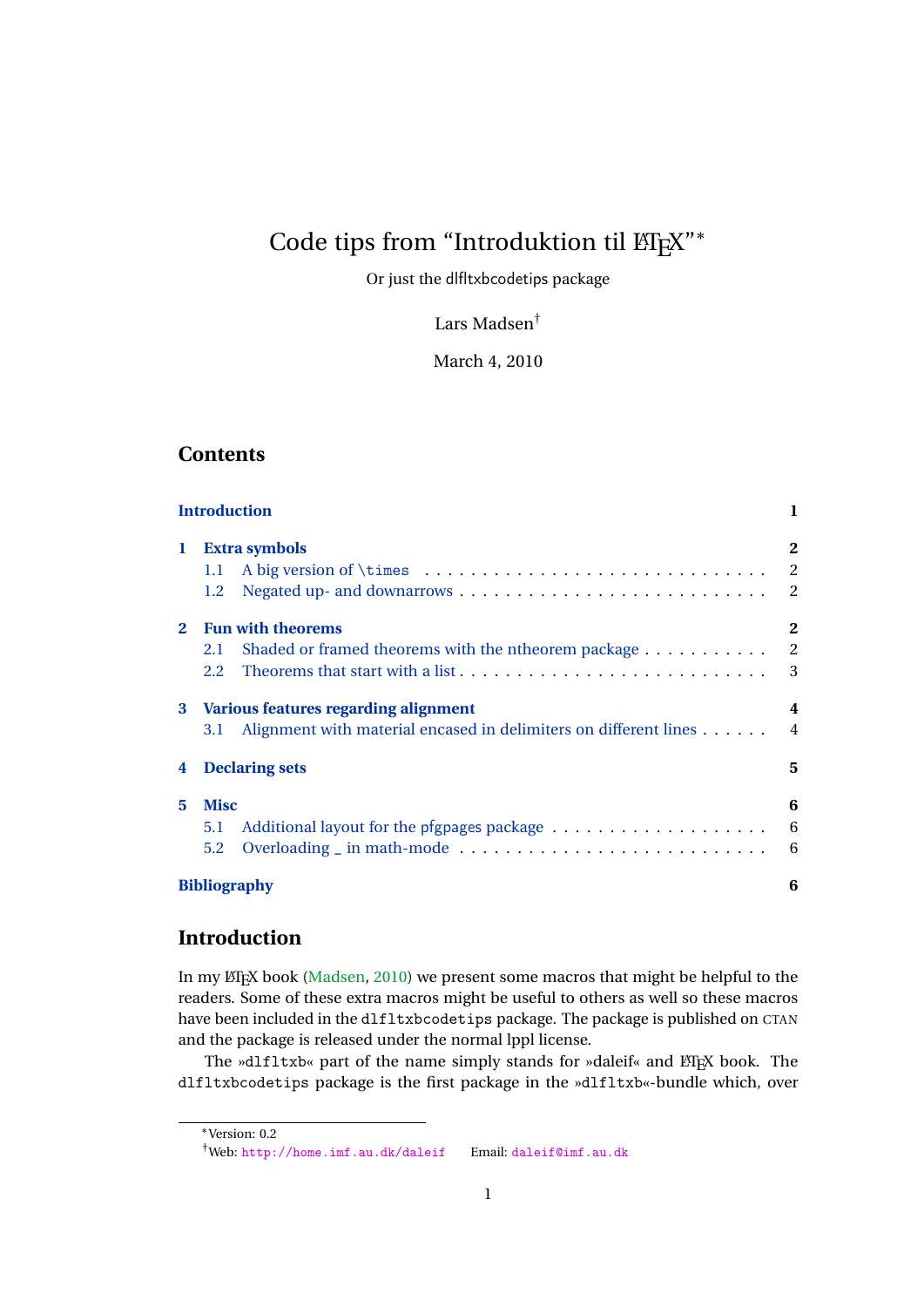time, will contain most of the home made packages that I use to create my book (though not the book source itself ).

Some of the macros might be better of included in the mathtools package by Morten Høgholm, but he is quite busy elsewhere at the moment.

<span id="page-1-0"></span>*Note:* The macro \dbx will often be used to simulate some text or mathematical material.

### **1 Extra symbols**

#### <span id="page-1-1"></span>**1.1 A big version of** \times

\bigtimes A few extra symbols have been created. First of is \bigtimes which is a large operator version of  $\times$  but without having to load special fonts.<sup>1</sup>

\$\bigtimes\_{n=1}^k A\_n\$  $\lceil \frac{m-1}{k} A_n \rceil \$ 

$$
\mathsf{X}_{n=1}^k A_n
$$
  

$$
\mathsf{X}_{n=1}^k A_n
$$

### <span id="page-1-2"></span>**1.2 Negated up- and downarrows**

\nuparrow The package creates \nuparrow and \ndownarrow by rotating and reflecting \nrightar-\ndownarrow row and \nleftarrow respectively.<sup>1</sup>

> \$ A \nuparrow B\$ \qquad  $\bullet$  A \intiparrow B \dquad  $A \uparrow B$ <br>  $\bullet$  B \ndownarrow C\$

*B*  $B \nmid C$ 

**Remark.** The mathdesign package is incompatible with amssymb, but it does define the symbols we need from it to define \nuparrow and \ndownarrow. Use

```
\usepackage[noamssymb]{dlfltxbcodetips}
```
to disable the autoloading of amssymb, and remember to load dlfltxbcodetips *after* mathdesign.

### <span id="page-1-3"></span>**2 Fun with theorems**

### <span id="page-1-4"></span>**2.1 Shaded or framed theorems with the ntheorem package**

The ntheorem pacakge can create shaded or framed theorems, but they take up to \NewShadedTheorem much space (in my opinion). So we make our own macro \NewShadedTheorem. It has exactly the same syntax as the ordinary \newtheorem. Requirements: the framed, ntheorem (loaded with the framed option), and color or xcolor. You will have to \theoremframecommand redefine \theoremframecommand to get a background color or a frame. This package initialises \theoremframecommand to do nothing.

<sup>&</sup>lt;sup>1</sup>Updated version due to Enrico Gregorio.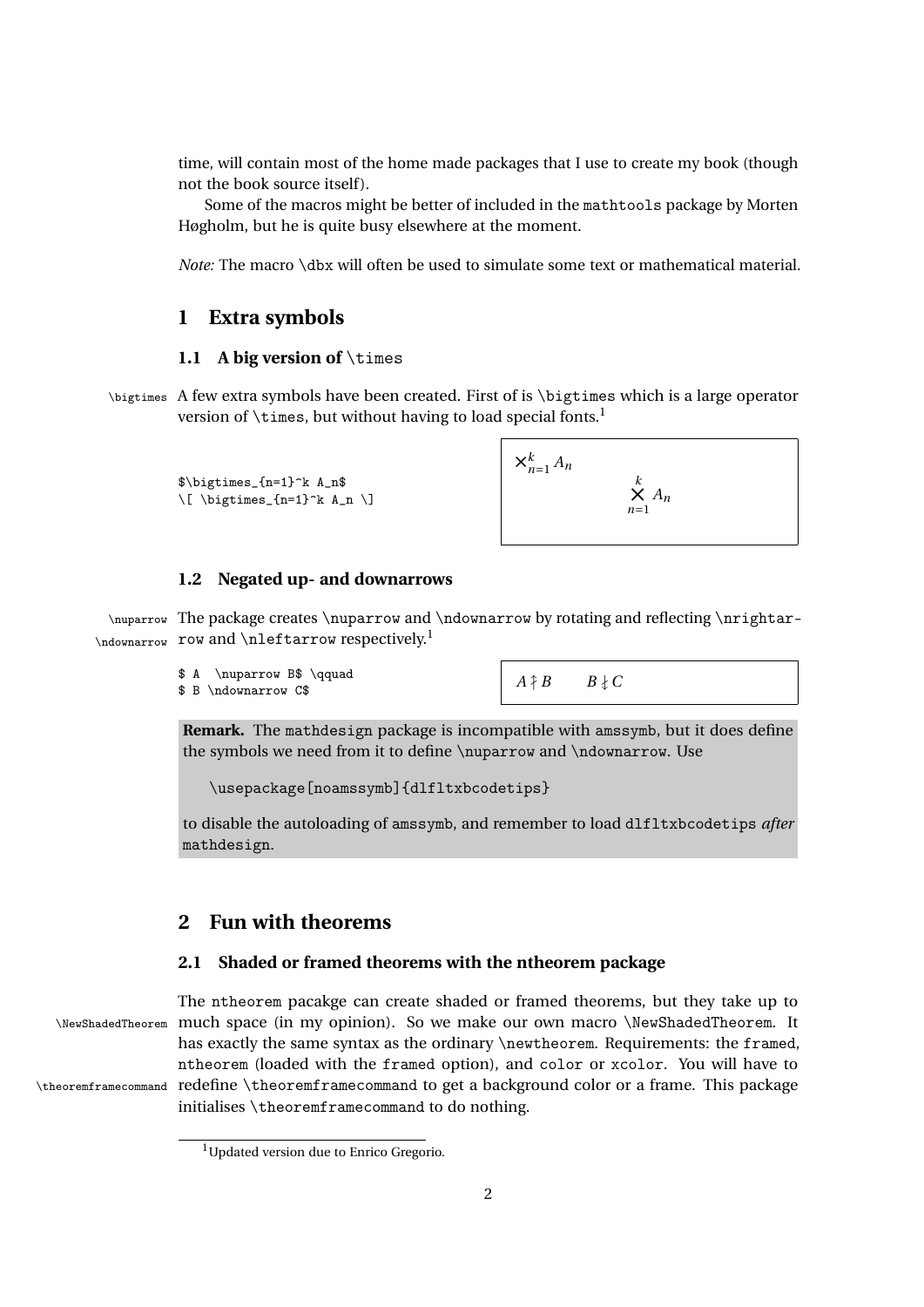**Caveat.** The theorem environment constructed will not have a stared companion as ntheorems normal \newtheorem does.



**Theorem.** normal test.

**Lemma.** a lemma.

**Proposition.** a theorem with no background.

#### <span id="page-2-0"></span>**2.2 Theorems that start with a list**

A theorem that starts with a list looks odd because the first item comes directly after the heading.<sup>2</sup>

```
\begin{thm}
                     \begin{enumerate}
                     \item \dbx[2cm]
                     \item \dbx[2cm]
                     \item \dbx[2cm]
                     \end{enumerate}
                   \end{thm}
                                                                  Theorem 1. 1.
                                                                     2.3.\InsertTheoremBreak The macro \InsertTheoremBreak helps.
                   \begin{thm}
                     \InsertTheoremBreak
                     \begin{enumerate}
                     \item \dbx[2cm]
                     \item \dbx[2cm]
                     \item \dbx[2cm]
                     \end{enumerate}
                   \en\lambda\InsertTheoremBreak*
                                                                  Theorem 2.
                                                                     1. \square2.
                                                                     3.
                                                                  Theorem 3.
                                                                     1.
```

| \begin{enumerate}<br>\item \dbx[2cm]<br>\item \dbx[2cm]                                                                                     | 2.         |
|---------------------------------------------------------------------------------------------------------------------------------------------|------------|
| \item \dbx[2cm]<br>\end{enumerate}                                                                                                          | 3.         |
| \end{thm}<br>\begin{thm}                                                                                                                    | Theorem 3. |
| $\verb \InsertTheoremBreak* $<br>\begin{enumerate}<br>\item \dbx[2cm]<br>\item \dbx[2cm]<br>\item \dbx[2cm]<br>\end{enumerate}<br>\end{thm} | 2.<br>3.   |
|                                                                                                                                             |            |

The un-stared version remove the space above the list, the stared version does not.

<sup>&</sup>lt;sup>2</sup>Depends on the configuration.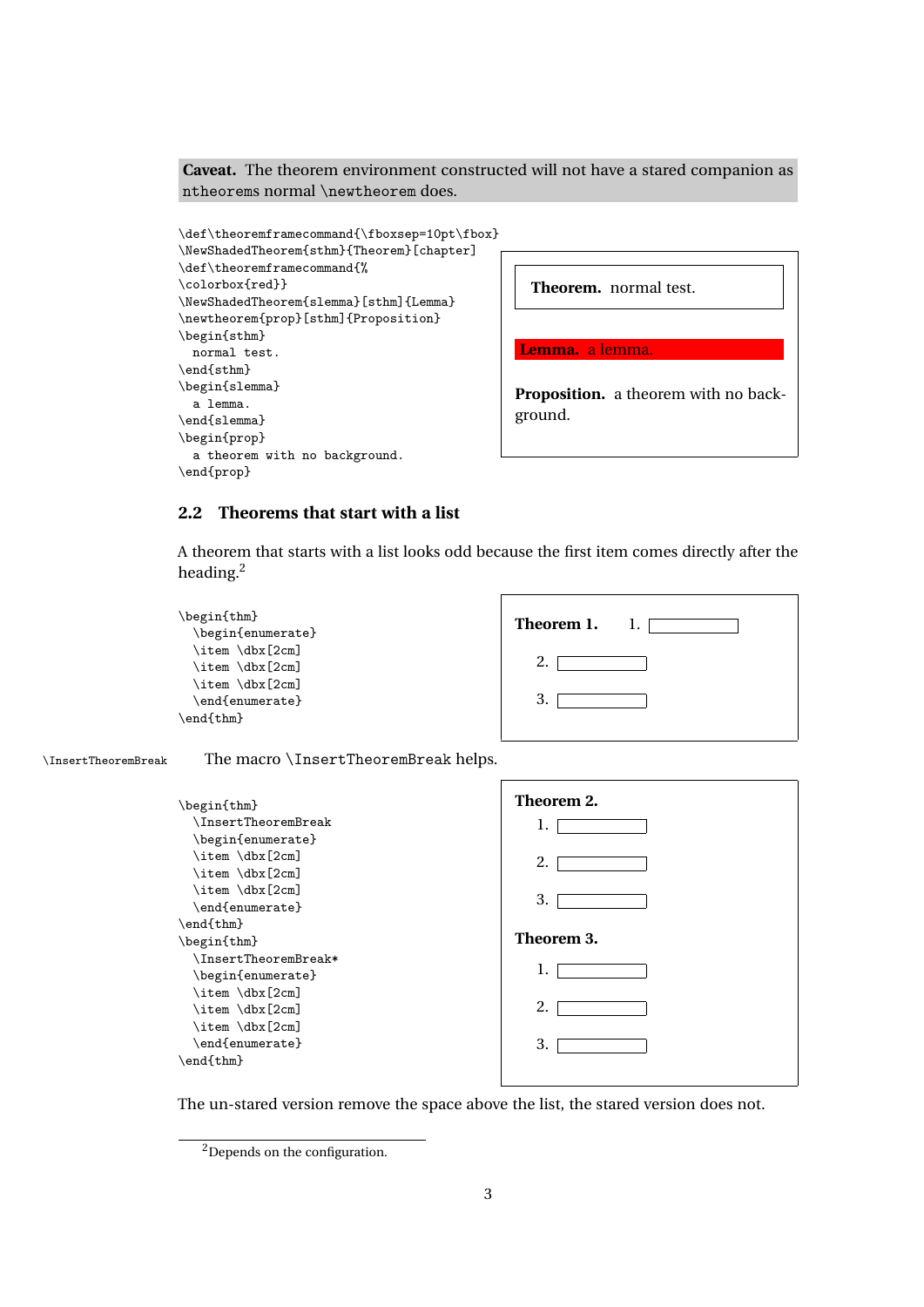**Caveat.** If the theorem comes too close to a page break it is quite likely that the page break will end up between the theorem header and the start of the list.

# <span id="page-3-0"></span>**3 Various features regarding alignment**

### <span id="page-3-1"></span>**3.1 Alignment with material encased in delimiters on different lines**

Swanson also recommends that if one has material encased with delimiters and the delimiters are on different lines, then if space permits, the material should be indented such that the relationship is evident. Usually we would use a  $\phi$  than to do this, such as in the next example.

```
\begin{align*}
  \dot{\mathbb{S}} = \dbar{\mathbb{S}} \bigcup \{\{\} \dbar{\mathbb{S}} \right)&\phantom{=\dbx[5mm]\bigl[{}}
   \times \dbx[3cm]{}\\
   &\phantom{=\dbx[5mm]\bigl[{}}
   - \ddot{\text{3cm}}{\big\{\}\big\}k=\dbx[3cm]\end{align*}
```


The problem with this is that it gets tedious and prone to human error. How about instead maintaining a stack of material determining the indentation together with tools to reset, add to and pop the stack. For this you can use the following macros

| \MathIndent           | \MathIndent                   |
|-----------------------|-------------------------------|
| <b>\SetMathIndent</b> | \SetMathIndent{\math code}}   |
| \AddtoMathIndent      | \AddtoMathIndent{\math code\} |
| \PopMathIndent        | \PopMathIndent                |
| \PopMathIndent*       | \PopMathIndent*               |

\MathIndent is used to set a space corresponding to the current indentation saved on the stack. \SetMthIndent takes its argument and saves it on the stack, calculates the current math indent length and ends by typesetting the given argument, i.e. no need to copy anything. Similarly the \AddtoMathIndent adds it argument to the stack and adds the length of it to the saved math indent. So instead of copying code, now we simply encase it with either \SetMathIndent (for the initialisation) or \AddtoMathIndent. \PopMathIndent is similar to \MathIndent, in that it sets a blank space corresponding to the contents of the stack after we have popped off the top item.  $\PP$ pMathIndent\* pops the stack but does *not* set any space.

Now, an illustrative example might be in order: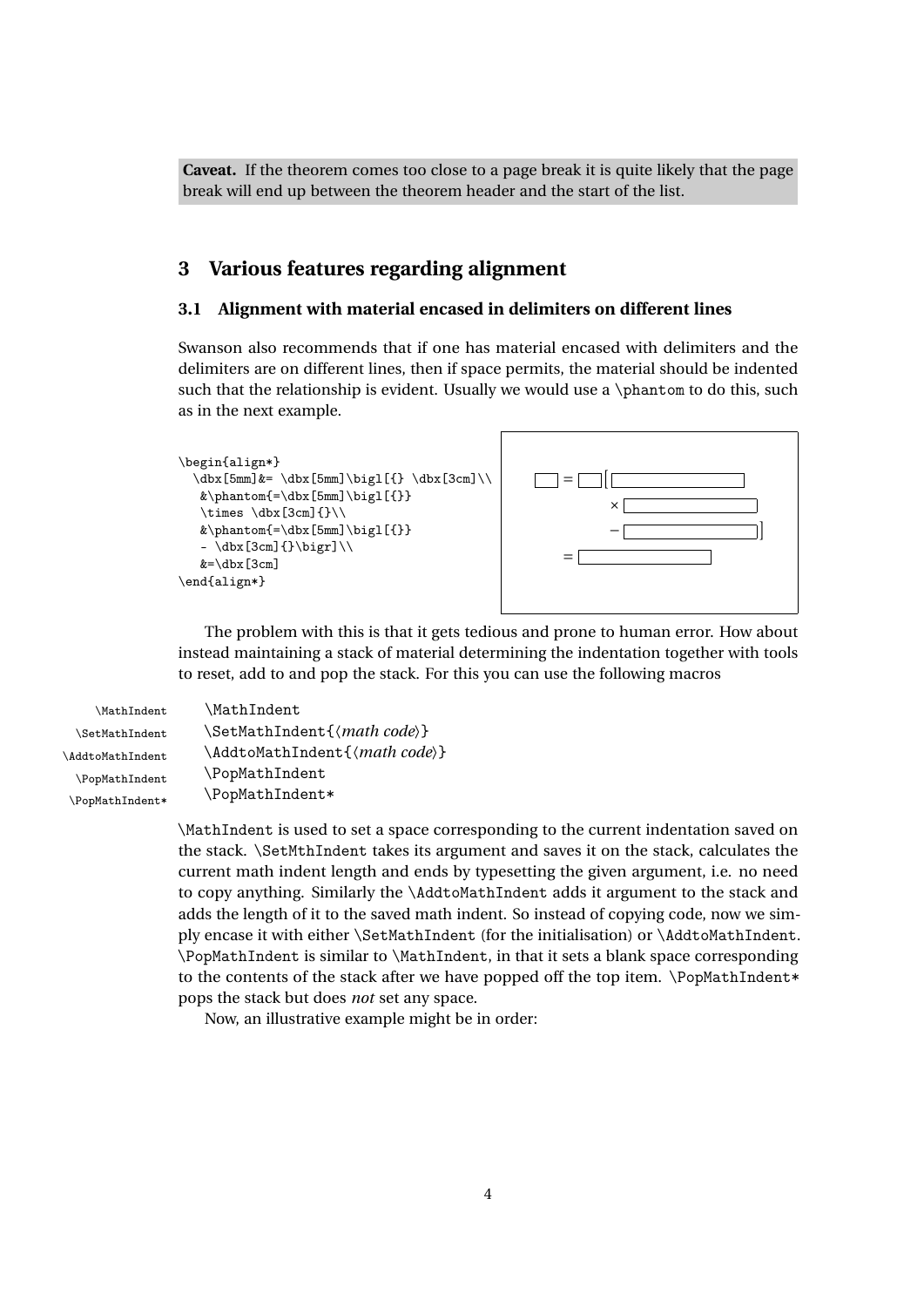```
\begin{align*}
\dbx ={} & \SetMathIndent{\dbx[1cm] \Bigl[} \dbx[6cm] \\
   & \mathrm{MathIndent} + \mathrm{dbx}[7cm] \\
   & \MathIndent
   \label{thm:rel} $$\Add \Adt\mathh\Indent{{} + \dbx \Bigl\{} \}$$\Addto\MathIndent{\dbx[2cm] + \Big\} \dbx[4cm] \\
   \boldsymbol{\ell}\label{lem:K} $$\MathIndent + \dbx[4cm] \Bigr) \ \ \& \PopMathIndent + \dbx[6cm] \Bigr\} \\
   & \PopMathIndent + \dbx[6cm] \Bigr]
\end{align*}
```


Notice the dual use of \AddtoMathIndent such that we can return to the indentation set by the »{«.

<span id="page-4-0"></span>Of course, non-balanced \left–\right constructions may not be used.

# **4 Declaring sets**

#### *This still needs some work*

It is a good idea to avoid the one (or two) letter shortcuts for sets etc., e.g.  $\setminus \mathbb{R}$  for \mathbb{R}, it can cause problems when co-writing articles with people with other naming habits.

To help with this we provide

\DeclareMathSet \DeclareMathSet[〈*options*〉]{〈*identifier*〉}

By default it can be used as

```
\DeltareMathSet{R}% => \numbersR = \mathbb{R}
$ \numbersR $
```
R

But we have several options to change things. Options (〈*key*〉=〈*value*〉 style, note that 〈*identifier*〉 is what is given to the formating macro).

format the macro used to format the output, default: \mathbb

**name** this defaults to 〈*identifier*〉, but can be used to change a part of the macro name, e.g. \DeclareMathSet[name=Cat,format=\matcal]{C} results in \setCat=\mathcal{C}.